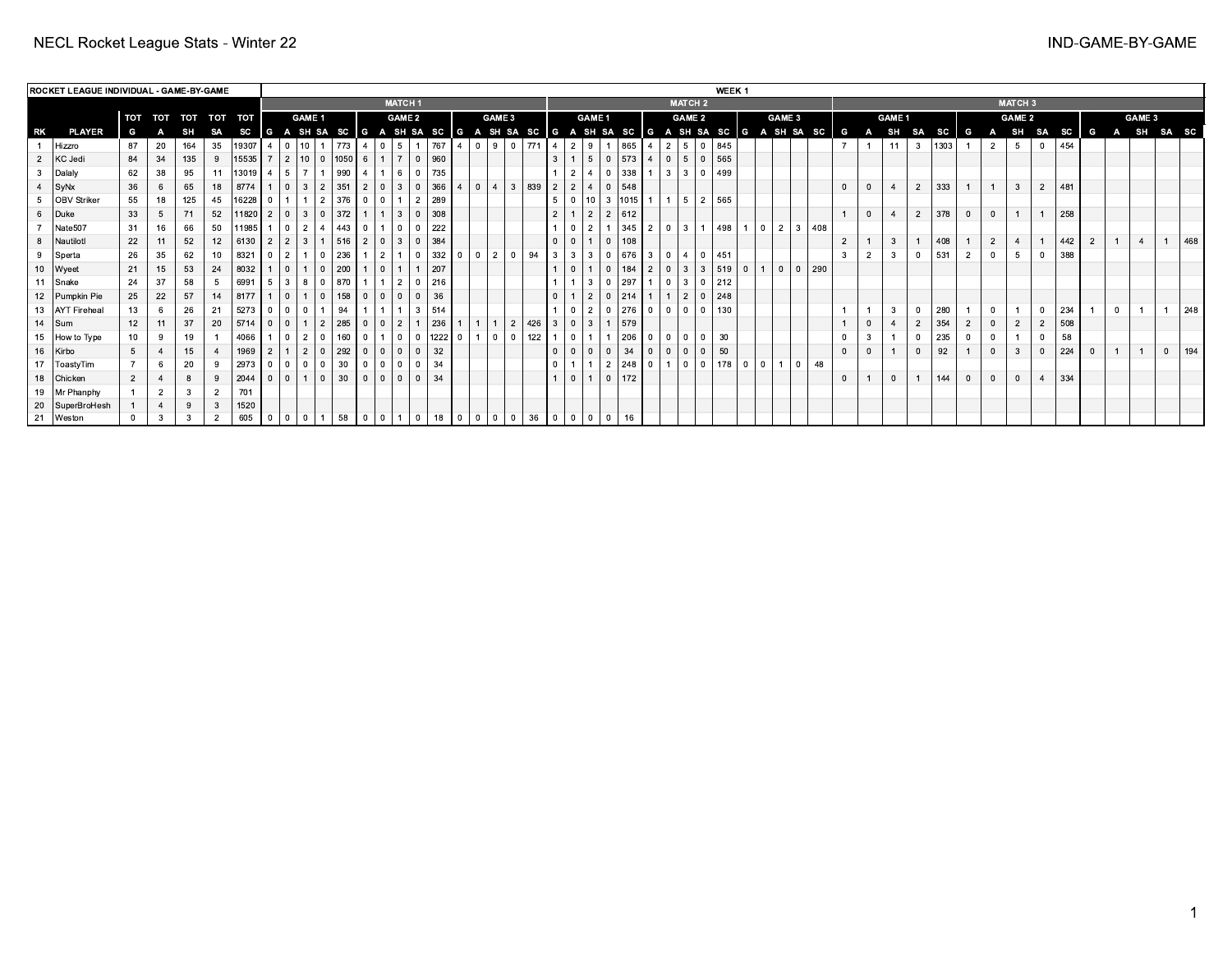|    | <b>ROCKET LEAGUE INDIVIDUAL - GAME-BY-GAME</b> |                  |                |             |    |           |                |                |                 |                |     |                |                |                |                |                |        |                |                |                |                |                      |                 |                 |                | WEEK 2       |     |  |        |            |                   |                 |               |     |  |                                                                                                              |                |          |        |            |  |
|----|------------------------------------------------|------------------|----------------|-------------|----|-----------|----------------|----------------|-----------------|----------------|-----|----------------|----------------|----------------|----------------|----------------|--------|----------------|----------------|----------------|----------------|----------------------|-----------------|-----------------|----------------|--------------|-----|--|--------|------------|-------------------|-----------------|---------------|-----|--|--------------------------------------------------------------------------------------------------------------|----------------|----------|--------|------------|--|
|    |                                                |                  |                |             |    |           |                |                |                 |                |     |                |                | <b>MATCH1</b>  |                |                |        |                |                |                |                |                      |                 |                 | <b>MATCH 2</b> |              |     |  |        |            |                   |                 |               |     |  |                                                                                                              | <b>MATCH 3</b> |          |        |            |  |
|    |                                                | TOT              | TOT            | TOT TOT TOT |    |           |                |                | <b>GAME 1</b>   |                |     |                |                | <b>GAME 2</b>  |                |                | GAME 3 |                |                | <b>GAME 1</b>  |                |                      |                 |                 | <b>GAME 2</b>  |              |     |  | GAME 3 |            |                   | GAME 1          |               |     |  | <b>GAME 2</b>                                                                                                |                |          | GAME 3 |            |  |
| RK | <b>PLAYER</b>                                  | G                |                | SH          | SA |           |                |                |                 |                |     |                |                |                |                |                |        |                |                |                |                |                      |                 |                 |                |              |     |  |        |            |                   |                 |               |     |  | SC G A SH SA SC G A SH SA SC G A SH SA SC G A SH SA SC G A SH SA SC G A SH SA SC G A SH SA SC G A SH SA SC G |                | <b>G</b> |        | A SH SA SC |  |
|    | Hizzro                                         | 87               | 20             | 164         | 35 | $19307$ 5 |                | $\overline{2}$ | 10 <sup>1</sup> |                | 987 | $\overline{2}$ |                |                |                | 538            |        | $\overline{4}$ |                |                |                | 8 3 937              |                 |                 |                |              |     |  |        |            | 0  0 0            |                 | 2 296         |     |  |                                                                                                              |                |          |        |            |  |
|    | 2 KC Jedi                                      | 84               | 34             | 135         |    | $15535$ 0 |                | 6              | 2 <sup>1</sup>  |                | 557 | $\Omega$       | 0 <sup>1</sup> | $\mathbf{0}$   | $\mathbf{0}$   | $\mathbf{0}$   |        | 8              |                | 8              | $\overline{0}$ | 1180 5 0             |                 |                 | $\overline{7}$ | $0$   711    |     |  |        |            | $1 \mid 0 \mid 5$ |                 | $1 \vert 378$ |     |  |                                                                                                              |                |          |        |            |  |
|    | 3 Dalaly                                       | 62               | 38             | 95          | 11 | $13019$ 5 |                | $\overline{1}$ | - 7 I           |                | 821 | $\Omega$       | $\Omega$       | $\Omega$       | $\Omega$       | $\Omega$       |        | $\mathbf{3}$   |                | $\overline{4}$ | $\Omega$       | 549                  | - 5             | l 0             | $\overline{7}$ | $0$   711    |     |  |        |            | $0 \mid 1$        | $\sqrt{2}$      |               | 224 |  |                                                                                                              |                |          |        |            |  |
|    | 4 SyNx                                         | 36               | 6              | 65          | 18 | 8774      |                | $\mathbf{0}$   | 6               |                | 361 | $\overline{2}$ | $\overline{0}$ | $\mathbf{3}$   | $\overline{2}$ | 573            |        |                | $\mathbf{0}$   |                | 1              | 284                  | $\overline{0}$  | $\mathbf{0}$    |                |              | 190 |  |        |            |                   |                 |               |     |  |                                                                                                              |                |          |        |            |  |
|    | 5 OBV Striker                                  | 55               | 18             | 125         | 45 | 16228     |                | $\mathbf{1}$   | 3 <sup>1</sup>  | $\overline{2}$ | 436 |                | $\Omega$       | $\overline{2}$ | $\overline{2}$ | 400            |        | $\overline{7}$ |                | 9              |                | $2 \mid 1113 \mid 2$ |                 | $\overline{2}$  | 6              | - 1          | 600 |  |        |            |                   |                 |               |     |  |                                                                                                              |                |          |        |            |  |
|    | 6 Duke                                         | 33               | 5              | 71          | 52 | 11820     | 3 <sup>1</sup> | $\overline{0}$ | 7 I             |                | 597 |                | $\overline{0}$ | 2              | $\overline{1}$ | 316            |        | $\overline{4}$ |                | $0 \mid 4$     | 2 <sup>1</sup> | 784                  | 12 <sup>1</sup> | $\overline{0}$  | $\overline{4}$ | $\mathbf{0}$ | 454 |  |        |            |                   |                 |               |     |  |                                                                                                              |                |          |        |            |  |
|    | Nate507                                        | 31               | 16             | 66          | 50 | $11985$ 0 |                | $\overline{0}$ | $1 \mid 4$      |                | 482 | 5              | $\Omega$       |                |                | 785            |        | $\overline{2}$ |                | $0 \mid 2$     | $\overline{2}$ | 486                  |                 |                 |                |              |     |  |        | $0 \mid 1$ |                   | $\vert 2 \vert$ | 4 446         |     |  |                                                                                                              |                |          |        |            |  |
|    | 8   Nautilotl                                  | 22               | 11             | 52          | 12 | 6130      | .0.1           | $\mathbf{0}$   | $0$ 0           |                | 108 | $\overline{0}$ | 0 <sup>1</sup> | $\mathbf{0}$   | $\mathbf{0}$   | $\overline{0}$ |        |                |                |                |                |                      |                 |                 |                |              |     |  |        |            |                   |                 |               |     |  |                                                                                                              |                |          |        |            |  |
|    | 9 Sperta                                       | 26               | 35             | 62          | 10 | 8321      |                | 3              | 4               | $\overline{0}$ | 443 | $\Omega$       |                | $\overline{2}$ | $\mathbf{0}$   | 108            |        | $\overline{2}$ | $\overline{1}$ |                | 13111414       |                      |                 |                 |                |              |     |  |        |            | 0 0 1 1 1         |                 | $1 \mid 183$  |     |  |                                                                                                              |                |          |        |            |  |
|    | 10   Wyeet                                     | 21               | 15             | 53          | 24 | 8032      |                | $\mathbf{0}$   | 4               | 2              | 585 | $\overline{0}$ | 1 <sup>1</sup> | $\overline{4}$ | $\mathbf{0}$   | 224            |        | $\mathbf 0$    | 1 <sup>1</sup> | $3^{\circ}$    |                | 204                  |                 |                 |                |              |     |  |        |            | 3  0   5          |                 | 0  539        |     |  |                                                                                                              |                |          |        |            |  |
|    | 11 Snake                                       | 24               | 37             | 58          |    | 6991      | 0 I            | 6              | 2 <sup>1</sup>  |                | 557 | $\Omega$       | $\Omega$       | $\overline{0}$ | $\mathbf{0}$   | $\overline{0}$ |        | $\overline{0}$ | 3 <sup>1</sup> |                | $\mathbf{0}$   | 319                  |                 | $\vert 2 \vert$ |                | 30           | 354 |  |        |            | $0$ $0$           |                 |               | 68  |  |                                                                                                              |                |          |        |            |  |
|    | 12 Pumpkin Pie                                 | 25               | 22             | 57          | 14 | 8177      |                | $\mathbf{0}$   | $1 \mid 0$      |                | 208 | $\overline{0}$ | 1 <sup>1</sup> | $\mathbf{0}$   | $\overline{1}$ | 196            |        | $\mathbf{1}$   | 2 <sup>1</sup> | 3 <sup>1</sup> | 1              | 468                  | 2               | 2               | 6              |              | 600 |  |        |            |                   |                 |               |     |  |                                                                                                              |                |          |        |            |  |
|    | 13   AYT Fireheal                              | 13               | 6              | 26          | 21 | 5273      | 0 <sup>0</sup> |                |                 |                | 177 | $\overline{0}$ | $\Omega$       | $\Omega$       | $\Omega$       | $\Omega$       |        |                |                |                |                |                      |                 |                 |                |              |     |  |        |            |                   |                 |               |     |  |                                                                                                              |                |          |        |            |  |
|    | 14 $ Sum$                                      | 12               | 11             | 37          | 20 | $5714$ 0  |                | $\mathbf{0}$   | 4 0             |                | 162 | $\overline{0}$ |                | $\mathbf{3}$   | 3              | 384            |        | $\mathbf 0$    |                | $0$   0        | 2 <sup>1</sup> | 247                  | l 0 l           | $\overline{0}$  | $\overline{0}$ | l 2 l        | 243 |  |        |            |                   |                 |               |     |  |                                                                                                              |                |          |        |            |  |
|    | 15 How to Type                                 | 10 <sup>10</sup> | 9              | 19          |    | 4066      | $\overline{0}$ | $\mathbf{1}$   |                 | $\overline{0}$ | 110 |                | $\overline{0}$ | 3              | $\mathbf{0}$   | 208            |        | $\overline{0}$ | 0              | $\overline{0}$ | $\mathbf{0}$   | 28                   |                 |                 |                |              |     |  |        |            | $0 10 1 0 1$      |                 |               | 44  |  |                                                                                                              |                |          |        |            |  |
|    | 16 Kirbo                                       | 5                |                | 15          |    | 1969      |                | $\mathbf{0}$   |                 |                | 123 |                | $\Omega$       | $\mathbf{0}$   | $\mathbf{0}$   | $\overline{0}$ |        |                |                |                |                |                      |                 |                 |                |              |     |  |        |            |                   |                 |               |     |  |                                                                                                              |                |          |        |            |  |
|    | 17   ToastyTim                                 |                  | 6              | 20          |    | 2973      | 0 <sup>1</sup> | $\overline{0}$ |                 |                | 95  |                | 0              |                | $\mathbf{0}$   | 58             |        | $\overline{0}$ | 0              |                | $\mathbf{0}$   | 56                   |                 |                 |                |              |     |  |        |            | $0$ $ 0 $ $0$ $ $ |                 |               | 32  |  |                                                                                                              |                |          |        |            |  |
|    | 18 Chicken                                     | $\overline{2}$   |                | 8           |    | 2044      | $\Omega$       | $\mathbf{1}$   | $\circ$ 1       |                | 163 | $\overline{0}$ | 0 <sup>1</sup> | $\mathbf{0}$   | $\mathbf{0}$   | 84             |        | $\mathbf{0}$   |                | $\mathbf{3}$   | $\overline{0}$ | 192                  | $\overline{0}$  | $\mathbf{1}$    |                | $\mathbf{0}$ | 158 |  |        |            |                   |                 |               |     |  |                                                                                                              |                |          |        |            |  |
|    | 19   Mr Phanphy                                |                  | $\overline{2}$ | 3           |    | 701       |                | $^{\circ}$     |                 |                | 64  |                | $^{\circ}$     | $\mathbf 0$    | $\mathbf{0}$   | 6              |        | $\mathbf{0}$   | - 0            |                | $\mathbf{0}$   | 6                    |                 |                 | $\Omega$       | $\Omega$     | 22  |  |        |            |                   |                 |               |     |  |                                                                                                              |                |          |        |            |  |
|    | 20   SuperBroHesh                              |                  | $\overline{4}$ | 9           |    | 1520      |                | $\mathbf{0}$   |                 |                | 98  |                | $\Omega$       |                | $\mathbf{0}$   | 88             |        | $\overline{0}$ |                | $\Omega$       | $\mathbf{0}$   | 100                  | $\mathbf{0}$    | $\mathbf{0}$    | $\Omega$       | $\Omega$     | 54  |  |        |            |                   |                 |               |     |  |                                                                                                              |                |          |        |            |  |
|    | 21 Weston                                      |                  | 3              | 3           |    | 605       | $\mathbf{0}$   | $\mathbf{0}$   |                 |                | 22  |                |                | $\Omega$       | $^{\circ}$     | 16             |        | $\mathbf 0$    |                |                | 0              | 14                   |                 |                 |                |              |     |  |        |            |                   |                 |               |     |  |                                                                                                              |                |          |        |            |  |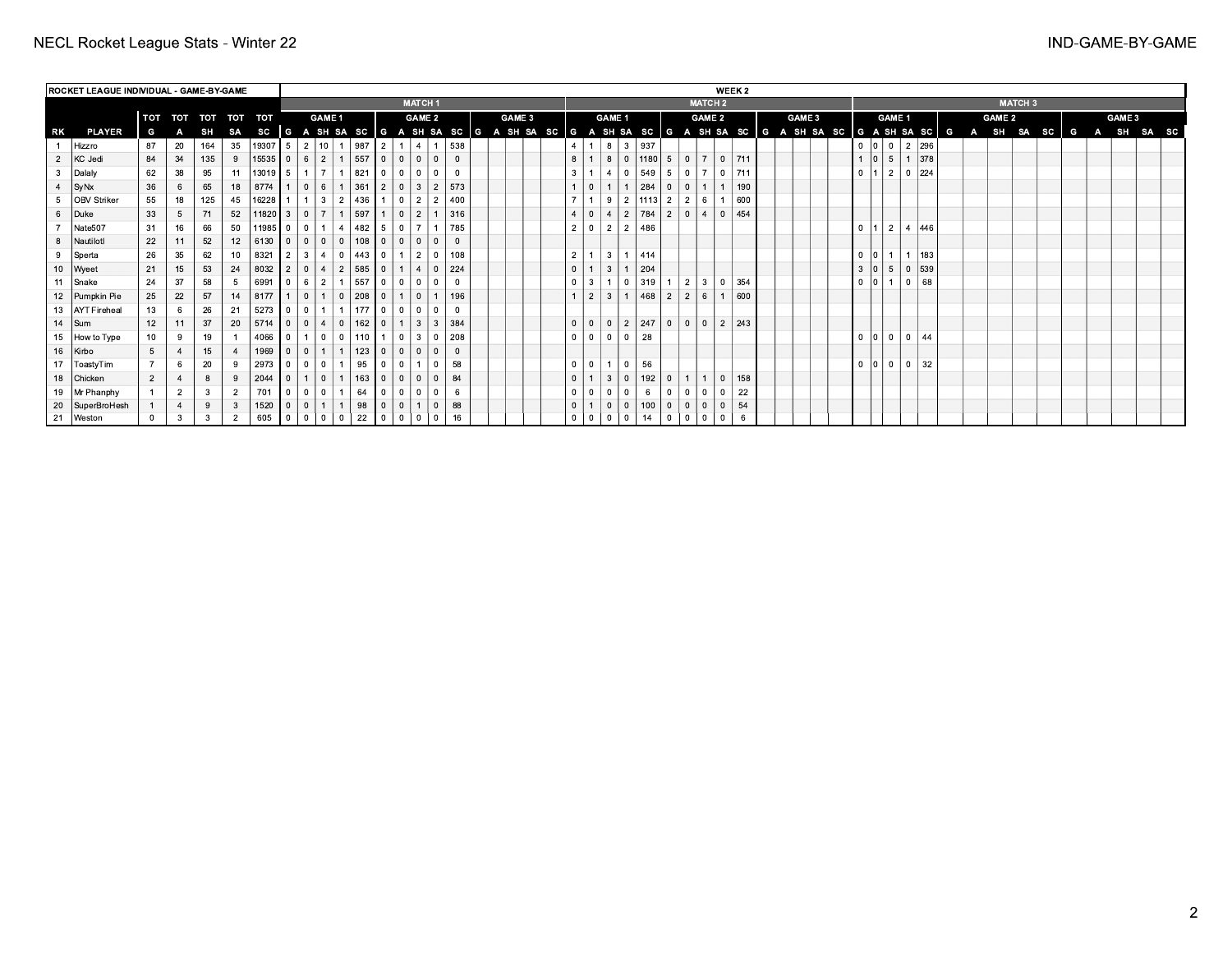|    | <b>ROCKET LEAGUE INDIVIDUAL - GAME-BY-GAME</b> |            |                |     |                |           |                |                |                |                |                  |    |                            |                |                       |  |               |  |                |                       |                |      |                |                | WEEK 3         |             |     |        |  |                |                    |                                    |          |                |                                |                |              |     |  |                                                                                                                              |  |
|----|------------------------------------------------|------------|----------------|-----|----------------|-----------|----------------|----------------|----------------|----------------|------------------|----|----------------------------|----------------|-----------------------|--|---------------|--|----------------|-----------------------|----------------|------|----------------|----------------|----------------|-------------|-----|--------|--|----------------|--------------------|------------------------------------|----------|----------------|--------------------------------|----------------|--------------|-----|--|------------------------------------------------------------------------------------------------------------------------------|--|
|    |                                                |            |                |     |                |           |                |                |                |                |                  |    | <b>MATCH1</b>              |                |                       |  |               |  |                |                       |                |      |                |                | <b>MATCH 2</b> |             |     |        |  |                |                    |                                    |          |                |                                | <b>MATCH3</b>  |              |     |  |                                                                                                                              |  |
|    |                                                | <b>TOT</b> | TOT TOT        |     |                | TOT TOT   |                |                | <b>GAME 1</b>  |                |                  |    |                            | <b>GAME 2</b>  |                       |  | <b>GAME 3</b> |  |                |                       | <b>GAME 1</b>  |      |                |                | <b>GAME 2</b>  |             |     | GAME 3 |  |                |                    | <b>GAME 1</b>                      |          |                |                                | <b>GAME 2</b>  |              |     |  | GAME 3                                                                                                                       |  |
| RK | <b>PLAYER</b>                                  | G          |                | SH  | SA             | sc        |                |                |                |                |                  |    |                            |                |                       |  |               |  |                |                       |                |      |                |                |                |             |     |        |  |                |                    |                                    |          |                |                                |                |              |     |  | G A SH SA SC  G A SH SA SC  G A SH SA SC  G A SH SA SC  G A SH SA SC  G A SH SA SC  G A SH SA SC  G A SH SA SC  G A SH SA SC |  |
|    | Hizzro                                         | 87         | 20             | 164 | 35             | 19307     | $\mathbf{3}$   | $\overline{0}$ | 5              |                | 627              | 3  | $\mathbf{0}$               | 6              | 722<br>- 2 I          |  |               |  |                | 10<br>$\Omega$        | ΙO             | 1032 |                | 3 <sup>1</sup> | $\overline{7}$ | $\mathbf 0$ | 573 |        |  |                |                    |                                    |          |                |                                |                |              |     |  |                                                                                                                              |  |
|    | 2 KC Jedi                                      | 84         | 34             | 135 | 9              | 15535     | 6              | $\overline{0}$ | 10             |                | $ 1014 $ 6       |    | 2                          | 9              | 0   1020              |  |               |  | 6              | 5                     |                | 1157 | $\overline{2}$ | $\overline{2}$ | 6              |             | 576 |        |  |                | 9<br>$\mathcal{P}$ | $\Omega$                           | 767      | 5              |                                | 8              | $\Omega$     | 767 |  |                                                                                                                              |  |
|    | 3 Dalaly                                       | 62         | 38             | 95  | 11             | $13019$ 2 |                | 2 <sup>1</sup> | 3              | 5              | 523              | 5  | -5                         | 8              | 996                   |  |               |  | 6              | 6                     |                | 892  | 5              |                | $\overline{4}$ |             | 843 |        |  | 5              | 6                  |                                    | 0   1022 | $\overline{1}$ | 2                              | $\overline{2}$ | $\Omega$     | 320 |  |                                                                                                                              |  |
|    | 4 $ $ SyNx                                     | 36         | 6              | 65  | 18             | 8774      | 5              | $\overline{0}$ | $\overline{4}$ |                | $\frac{1779}{ }$ | -3 |                            | 5              | 714<br>$\overline{2}$ |  |               |  |                | 2                     |                | 322  |                |                | $\overline{2}$ |             | 132 |        |  | 5              |                    | 8<br>l o                           | 799      | 3 <sup>1</sup> | $\mathbf{0}$                   | 5              | l 0          | 621 |  |                                                                                                                              |  |
|    | 5 OBV Striker                                  | 55         | 18             | 125 | 45             | 16228     |                | $\Omega$       | $5^{\circ}$    | $\mathbf{3}$   | 633              |    |                            |                | 340                   |  |               |  |                |                       | $\overline{4}$ | 499  | $\overline{2}$ |                | 3              |             | 457 |        |  |                |                    |                                    |          |                |                                |                |              |     |  |                                                                                                                              |  |
|    | 6 Duke                                         | 33         | 5              | 71  | 52             | 11820     |                | $\mathbf{0}$   |                | $\overline{a}$ | 464              |    | $\Omega$                   | 3              | 449                   |  |               |  |                | $\boldsymbol{\Delta}$ | $\overline{4}$ | 674  | $\mathbf{3}$   |                | 6<br>3         |             | 736 |        |  |                |                    | 4                                  | 435      |                | 2 <sup>1</sup><br>$\mathbf{0}$ | $\overline{4}$ |              | 568 |  |                                                                                                                              |  |
|    | 7   Nate507                                    | 31         | 16             | 66  | 50             | 11985     |                | $\overline{0}$ | $\overline{4}$ | 3              | 450              |    |                            | $\overline{4}$ | 581                   |  |               |  |                | $\Omega$              |                | 157  |                |                | $\overline{2}$ | 3           | 417 |        |  |                |                    |                                    |          |                |                                |                |              |     |  |                                                                                                                              |  |
|    | 8   Nautilotl                                  | 22         | 11             | 52  | 12             | 6130      | $\overline{0}$ | $\overline{0}$ |                |                |                  |    |                            | 3              | 470                   |  |               |  |                | 9                     | $\overline{2}$ | 703  | $\overline{2}$ |                | 6              |             | 444 |        |  |                |                    | $\overline{2}$                     | 363      |                | 2 <sup>1</sup><br>$\mathbf{0}$ | $\overline{2}$ | $\mathbf{0}$ | 378 |  |                                                                                                                              |  |
|    | 9 Sperta                                       | 26         | 35             | 62  | 10             | 8321      | $\overline{0}$ |                | $\overline{2}$ |                | 249              |    |                            |                | 134                   |  |               |  |                |                       |                | 303  |                |                | $\overline{2}$ |             | 408 |        |  |                |                    |                                    |          |                |                                |                |              |     |  |                                                                                                                              |  |
|    | 10   Wyeet                                     | 21         | 15             | 53  | 24             | 8032      | $\overline{0}$ | $\overline{0}$ | $\mathbf{0}$   | $\Omega$       | 200              |    | $\Omega$                   |                | 186                   |  |               |  |                |                       |                | 280  |                |                | $\overline{2}$ |             | 322 |        |  |                |                    |                                    |          |                |                                |                |              |     |  |                                                                                                                              |  |
|    | 11 Snake                                       | 24         | 37             | 58  | 5              | 6991      | $\overline{0}$ | 3              | $\overline{2}$ |                | 331              |    |                            | 5              | 646                   |  |               |  | $\overline{2}$ |                       |                | 462  |                |                | 3              |             | 248 |        |  | $\overline{1}$ |                    | $\overline{0}$                     |          | $158$ 0        | 2 <sup>1</sup>                 |                | 2            | 288 |  |                                                                                                                              |  |
|    | 12   Pumpkin Pie                               | 25         | 22             | 57  | 14             | 8177      |                | $\mathbf{0}$   |                | $\mathbf{0}$   | 226              |    | $\overline{4}$<br>$\Omega$ | - 0            | 376                   |  |               |  |                | $\mathbf{0}$          |                | 80   |                |                | 3              |             | 298 |        |  |                |                    |                                    |          |                |                                |                |              |     |  |                                                                                                                              |  |
|    | 13   AYT Fireheal                              | 13         | 6              | 26  | 21             | 5273      |                | $\overline{0}$ |                |                | 328              |    |                            | 3              | 363                   |  |               |  |                | $\overline{2}$        |                | 176  | $\overline{2}$ |                | $\overline{2}$ |             | 454 |        |  | $\overline{0}$ |                    | $\overline{0}$<br>$\overline{1}$ 1 |          | $160$ 0        |                                |                | -3 I         | 362 |  |                                                                                                                              |  |
|    | 14 $ Sum$                                      | 12         | 11             | 37  | 20             | 5714      | $\overline{0}$ |                | $\mathbf{0}$   | $\mathbf{0}$   | 142              |    |                            | 3              | 290                   |  |               |  |                | 2                     |                | 168  |                |                | $\mathbf{0}$   |             | 157 |        |  | $\overline{0}$ | $\mathbf{3}$<br>2  | 0                                  | 252      | $\overline{1}$ | $\vert$ 1 $\vert$              | $\overline{4}$ | $\mathbf{0}$ | 270 |  |                                                                                                                              |  |
|    | 15 How to Type                                 | 10         | 9              | 19  |                | 4066      | $\overline{0}$ | $\overline{0}$ |                | $\Omega$       | 72               |    |                            |                | 38                    |  |               |  |                | $\mathbf{0}$          |                | 74   | $\overline{2}$ |                | 3              |             | 300 |        |  |                |                    |                                    |          |                |                                |                |              |     |  |                                                                                                                              |  |
|    | 16   Kirbo                                     | 5          | $\overline{a}$ | 15  |                | 1969      |                | $\Omega$       | $\mathbf{0}$   | $\Omega$       | 70               |    |                            |                | 54                    |  |               |  |                |                       |                | 158  |                |                | $\Omega$       |             | 148 |        |  | $\overline{0}$ | $\Omega$           | $\Omega$                           | 54       | $\overline{0}$ |                                |                |              | 50  |  |                                                                                                                              |  |
|    | 17   ToastyTim                                 |            | 6              | 20  | 9              | 2973      | $\overline{0}$ | $\overline{0}$ |                |                |                  |    |                            |                | 32                    |  |               |  |                | $\mathbf{0}$          |                | 96   |                |                |                |             | 26  |        |  |                |                    |                                    |          |                |                                |                |              |     |  |                                                                                                                              |  |
|    | 18 Chicken                                     | 2          |                | 8   | 9              | 2044      | $\Omega$       | $\Omega$       | $\Omega$       |                | 97               |    |                            | -3             | 449                   |  |               |  |                |                       |                |      |                |                |                |             |     |        |  |                |                    |                                    |          |                |                                |                |              |     |  |                                                                                                                              |  |
|    | 19   Mr Phanphy                                |            | $\overline{2}$ | 3   | $\overline{2}$ | 701       |                |                |                |                | 56               |    |                            |                | 26                    |  |               |  |                |                       | - 0            | 36   |                |                | $\mathbf{0}$   |             | 16  |        |  |                |                    |                                    |          |                |                                |                |              |     |  |                                                                                                                              |  |
|    | 20   SuperBroHesh                              |            | $\overline{4}$ | 9   | 3              | 1520      | $\overline{0}$ | $\Omega$       | $\overline{2}$ | $\Omega$       | 38               |    |                            |                | 52                    |  |               |  |                | $\mathbf 0$           |                | 84   |                |                | $\mathbf{0}$   |             | 56  |        |  | $\overline{0}$ | $\overline{0}$     | 0                                  | 40       | $\overline{0}$ |                                |                | $\mathbf{0}$ | 88  |  |                                                                                                                              |  |
| 21 | Weston                                         |            | 3              | 3   | $\overline{2}$ | 605       |                |                |                |                | 98               |    |                            |                | 8                     |  |               |  |                | $\mathbf 0$           |                | 107  |                |                |                |             | 54  |        |  | $\overline{0}$ |                    | $\mathbf 0$                        | 6        | $\overline{0}$ |                                |                | $^{\circ}$   | 146 |  |                                                                                                                              |  |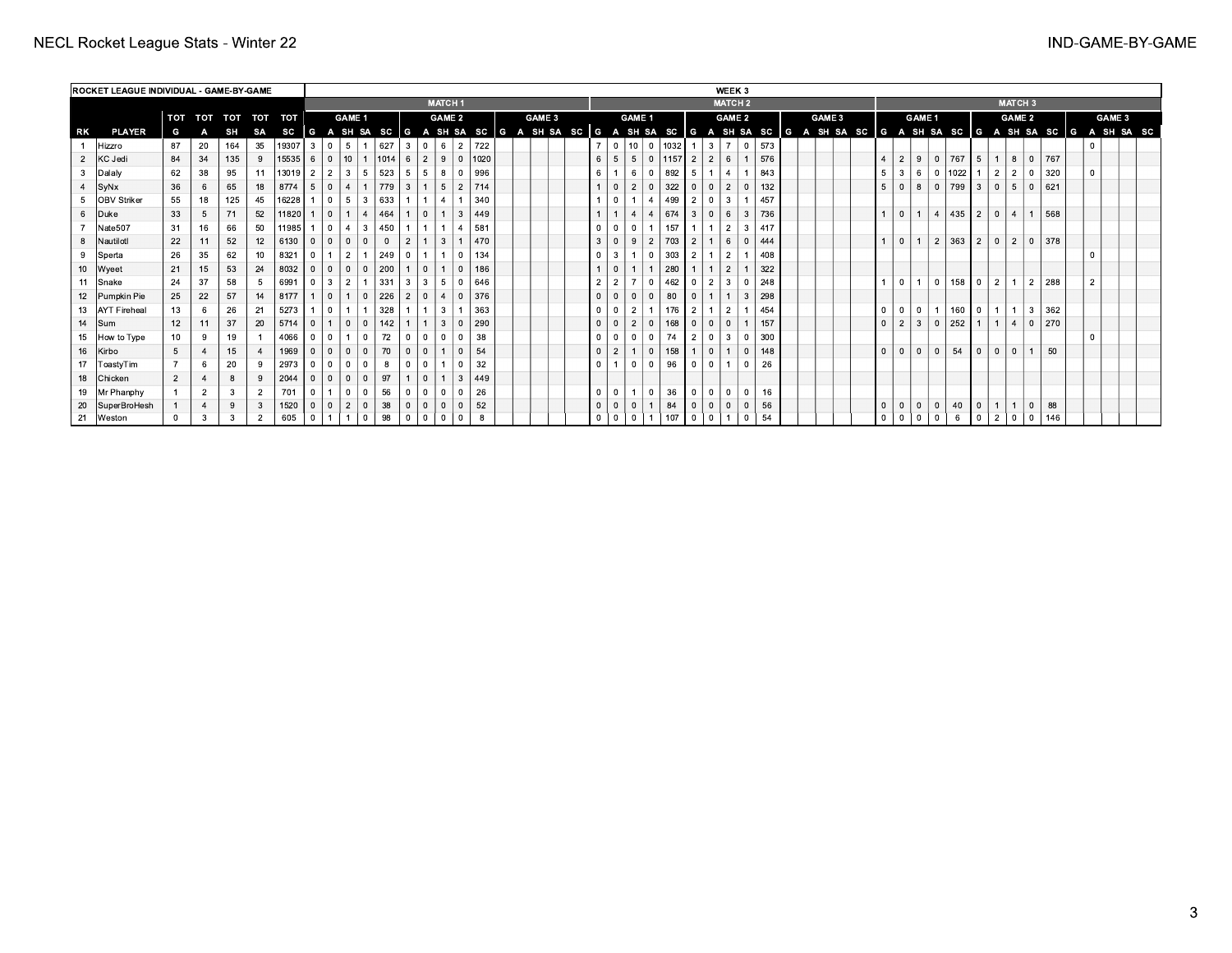|             | <b>ROCKET LEAGUE INDIVIDUAL - GAME-BY-GAME</b> |          |                |     |                |                 |                |                                                                                                                                                           |                 |                |                       |                |                 |                |                |                                                                  |  |        |  |  |                |                |                |                |                   |                |                                        | WEEK 4         |           |              |  |               |                |                |                |                |              |                |                |                      |           |         |  |        |  |
|-------------|------------------------------------------------|----------|----------------|-----|----------------|-----------------|----------------|-----------------------------------------------------------------------------------------------------------------------------------------------------------|-----------------|----------------|-----------------------|----------------|-----------------|----------------|----------------|------------------------------------------------------------------|--|--------|--|--|----------------|----------------|----------------|----------------|-------------------|----------------|----------------------------------------|----------------|-----------|--------------|--|---------------|----------------|----------------|----------------|----------------|--------------|----------------|----------------|----------------------|-----------|---------|--|--------|--|
|             |                                                |          |                |     |                |                 |                |                                                                                                                                                           |                 |                |                       |                |                 | <b>MATCH1</b>  |                |                                                                  |  |        |  |  |                |                |                |                |                   |                |                                        | <b>MATCH 2</b> |           |              |  |               |                |                |                |                |              |                |                | <b>MATCH 3</b>       |           |         |  |        |  |
|             |                                                | TOT      |                |     |                | TOT TOT TOT TOT |                |                                                                                                                                                           | <b>GAME 1</b>   |                |                       |                |                 | <b>GAME 2</b>  |                |                                                                  |  | GAME 3 |  |  |                |                | <b>GAME 1</b>  |                |                   |                |                                        | <b>GAME 2</b>  |           |              |  | <b>GAME 3</b> |                |                | <b>GAME 1</b>  |                |              |                |                | <b>GAME 2</b>        |           |         |  | GAME 3 |  |
| RK          | <b>PLAYER</b>                                  | G        | А              | SH  | SA             |                 |                | SC  G A SH SA SC  G A SH SA SC  G A SH SA SC  G A SH SA SC  G A SH SA SC  G A SH SA SC  G A SH SA SC  G A SH SA SC  G A SH SA SC<br>2   828   10   1   17 |                 |                |                       |                |                 |                |                |                                                                  |  |        |  |  |                |                |                |                |                   |                |                                        |                |           |              |  |               |                |                |                |                |              |                |                |                      |           |         |  |        |  |
|             | Hizzro                                         | 87       | 20             | 164 | 35             | 19307 4         |                |                                                                                                                                                           | $0 \mid 5$      |                |                       |                |                 |                |                | 1571                                                             |  |        |  |  |                | 3 0            | 9              |                | 690 I 6           |                | $\mathbf{1}$                           | $\overline{7}$ |           | 3   1163     |  |               |                |                |                |                |              |                |                |                      |           |         |  |        |  |
| $2^{\circ}$ | KC Jedi                                        | 84       | 34             | 135 | 9 <sup>1</sup> | 15535           |                |                                                                                                                                                           |                 |                |                       |                |                 |                |                |                                                                  |  |        |  |  |                |                |                |                |                   |                |                                        |                |           |              |  |               |                |                |                |                |              |                |                |                      |           |         |  |        |  |
|             | Dalaly                                         | 62       | 38             | 95  |                | 11   13019      |                |                                                                                                                                                           |                 |                |                       |                |                 |                |                |                                                                  |  |        |  |  |                |                |                |                |                   |                |                                        |                |           |              |  |               |                |                |                |                |              |                |                |                      |           |         |  |        |  |
|             | $\sqrt{\text{SyNx}}$                           | 36       | 6              | 65  | 18             | $8774$ 3        |                |                                                                                                                                                           | $1 \mid 4$      |                | 609 2                 |                | $1 \mid 3 \mid$ |                |                | $\begin{array}{ c c c c c } \hline 0 & 472 \ \hline \end{array}$ |  |        |  |  |                |                |                |                |                   |                |                                        |                |           |              |  |               |                |                |                |                |              |                |                |                      |           |         |  |        |  |
|             | OBV Striker                                    | 55       | 18             | 125 | 45             | 16228 0 0 1 1   |                |                                                                                                                                                           |                 |                | 5   500   0   0   3   |                |                 |                | 0 216          |                                                                  |  |        |  |  | 3              | $\Omega$       | $\overline{4}$ |                | 581 4             |                | $\begin{array}{c c} 0 & 4 \end{array}$ |                |           | $0 \mid 651$ |  |               |                |                |                |                |              |                |                |                      |           |         |  |        |  |
| 6           | Duke                                           | 33       | 5              | 71  | 52             | 11820           |                |                                                                                                                                                           |                 |                |                       |                |                 |                |                |                                                                  |  |        |  |  |                |                |                |                |                   |                |                                        |                |           |              |  |               |                |                |                |                |              |                |                |                      |           |         |  |        |  |
|             | Nate507                                        | 31       | 16             | 66  | 50             | 11985           |                |                                                                                                                                                           | $1 \mid 3 \mid$ |                | 4 619 1               |                | 1   4           |                | $0 \mid 304$   |                                                                  |  |        |  |  |                |                | $\Omega$       |                | 02740000          |                |                                        |                |           | 2 273        |  |               |                | $\Omega$       | $\overline{2}$ |                | $351$ 0      |                |                | $1\, \,0$            | lo I      | 70      |  |        |  |
|             | 8 Nautilotl                                    | 22       | 11             | 52  | 12             | $6130$   2      |                | $\mathbf{1}$                                                                                                                                              | 6               |                | 0   428   0           |                | $1 \mid 1$      |                | $\circ$ 1      | 172                                                              |  |        |  |  |                |                |                |                |                   |                |                                        |                |           |              |  |               |                |                |                |                |              |                |                |                      |           |         |  |        |  |
|             | Sperta                                         | 26       | 35             | 62  | 10             | $8321$ 0        |                | 1111                                                                                                                                                      |                 |                | $0$   134   0   1   1 |                |                 |                |                | $0 \mid 114$                                                     |  |        |  |  | $\mathbf 0$    | $\overline{0}$ | $\overline{2}$ | $\Omega$       | 56                |                | 2                                      | $\overline{2}$ |           | $0 \mid 326$ |  |               | $\overline{2}$ | $\overline{2}$ | $\overline{4}$ |                | 569          |                | 2 <sup>1</sup> | $-3$ <sup>1</sup>    |           | 0   398 |  |        |  |
|             | 10 Wyeet                                       | 21       | 15             | 53  | 24             | $8032$ 0        |                | 1 I                                                                                                                                                       | $\overline{0}$  | 0 <sup>1</sup> | 86                    |                |                 | $\mathbf{0}$   | $\Omega$       | 256                                                              |  |        |  |  | $\overline{0}$ | $\overline{0}$ | $\mathbf{0}$   |                | 78                | ΙO             | lo I                                   | 1              |           | 164          |  |               | $\mathbf{0}$   |                | $\mathbf{0}$   |                | $0 \mid 156$ | $\overline{0}$ | 1 <sup>1</sup> | $\mathbf{0}$         | $\circ$ 1 | 70      |  |        |  |
|             | 11 Snake                                       | 24       | 37             | 58  | 5              | 6991            |                |                                                                                                                                                           |                 |                |                       |                |                 |                |                |                                                                  |  |        |  |  |                |                |                |                |                   |                |                                        |                |           |              |  |               |                |                |                |                |              |                |                |                      |           |         |  |        |  |
|             | 12   Pumpkin Pie                               | 25       | 22             | 57  | 14             | $8177$ 0        |                | $\Omega$                                                                                                                                                  | $\mathbf{0}$    |                | $108$ 0               |                | 10 <sup>1</sup> |                | 2 <sup>1</sup> | 146                                                              |  |        |  |  |                |                | $\overline{3}$ |                | $0 \mid 278 \mid$ |                | 1 <sup>1</sup>                         | 1              |           | $0 \mid 224$ |  |               |                |                |                |                |              |                |                |                      |           |         |  |        |  |
|             | 13   AYT Fireheal                              | 13       | 6              | 26  | 21             | $5273$ 0        |                | 1111                                                                                                                                                      |                 | $\overline{1}$ | 222                   |                | $\overline{0}$  |                |                | 251                                                              |  |        |  |  |                |                |                |                |                   |                |                                        |                |           |              |  |               |                |                |                |                |              |                |                |                      |           |         |  |        |  |
|             | 14 $ Sum$                                      | 12       | 11             | 37  | 20             | 5714            |                | 1 <sup>1</sup>                                                                                                                                            | $\overline{1}$  | 0 <sup>1</sup> | 256                   |                | 3               | $\overline{2}$ |                | 421                                                              |  |        |  |  |                |                |                |                |                   |                |                                        |                |           |              |  |               |                |                |                |                |              |                |                |                      |           |         |  |        |  |
|             | 15 How to Type                                 | 10       | 9              | 19  |                | $4066$ 0        |                | 0 0                                                                                                                                                       |                 | $\circ$ 1      | 50                    | $\overline{2}$ |                 | $\overline{2}$ | 0              | 321                                                              |  |        |  |  | $\Omega$       |                | $\Omega$       | $\circ$ 1      | $108$ 0           |                | $\pm$ 0 $\pm$                          |                | o l       | 52           |  |               | $\mathbf 0$    | $^{\circ}$     | $\Omega$       | 0 <sup>1</sup> | 48           |                | $0-1$          | $\blacktriangleleft$ | lo I      | 152     |  |        |  |
|             | 16 Kirbo                                       | 5        |                | 15  |                | 1969            |                | $\Omega$                                                                                                                                                  | 3               |                | 268                   | $\overline{0}$ | $\Omega$        |                |                | 126                                                              |  |        |  |  |                |                |                |                |                   |                |                                        |                |           |              |  |               |                |                |                |                |              |                |                |                      |           |         |  |        |  |
|             | 17   ToastyTim                                 |          | 6              | 20  | 9              | 2973            |                | l 0 l                                                                                                                                                     | $\overline{2}$  | 0 <sup>1</sup> | 160                   | $\overline{0}$ | <b>0</b>        |                |                | 96                                                               |  |        |  |  | $\Omega$       | $\mathbf{0}$   | $\overline{2}$ | 2              | 180               | $\overline{0}$ | $\mathbf{1}$                           | $\mathbf{0}$   | - 0 I     | -70          |  |               |                |                |                |                |              |                |                |                      |           |         |  |        |  |
|             | 18 Chicken                                     | 2        |                | 8   | 9              | 2044            |                | $\Omega$                                                                                                                                                  |                 | $\Omega$       | 60                    | $\Omega$       | $\Omega$        |                |                |                                                                  |  |        |  |  | $\Omega$       | $\Omega$       | $\overline{0}$ | $\Omega$       | 32                | $\mathbf{0}$   | $\Omega$                               | $\mathbf 0$    | $\Omega$  | 95           |  |               |                |                |                |                |              |                |                |                      |           |         |  |        |  |
|             | 19   Mr Phanphy                                |          | $\overline{2}$ |     | $\overline{2}$ | 701             | $\overline{0}$ | l 0 l                                                                                                                                                     | $\mathbf 0$     | 0 <sup>1</sup> | 26                    | $\overline{0}$ | $\overline{0}$  | 0              |                |                                                                  |  |        |  |  |                | $\overline{0}$ | $\mathbf 0$    | $\overline{0}$ | 14                | 0              | 0                                      | $\mathbf 0$    | $\circ$ 1 |              |  |               |                |                |                |                |              |                |                |                      |           |         |  |        |  |
|             | 20   SuperBroHesh                              |          | $\overline{4}$ | 9   | 3              | 1520            | $\Omega$       | 101                                                                                                                                                       | 1               | 0 <sup>1</sup> | 34                    | $\overline{0}$ | 101             | $\overline{0}$ | $\Omega$       |                                                                  |  |        |  |  | $\Omega$       | $\Omega$       | $\overline{0}$ |                | 98                |                | l o I                                  | 1              |           | $0 \mid 190$ |  |               |                |                |                |                |              |                |                |                      |           |         |  |        |  |
| 21          | Weston                                         | $\Omega$ | $\mathbf{3}$   | 3   | $\overline{2}$ | 605             |                |                                                                                                                                                           |                 |                |                       |                |                 |                |                |                                                                  |  |        |  |  |                |                |                |                |                   |                |                                        |                |           |              |  |               |                |                |                |                |              |                |                |                      |           |         |  |        |  |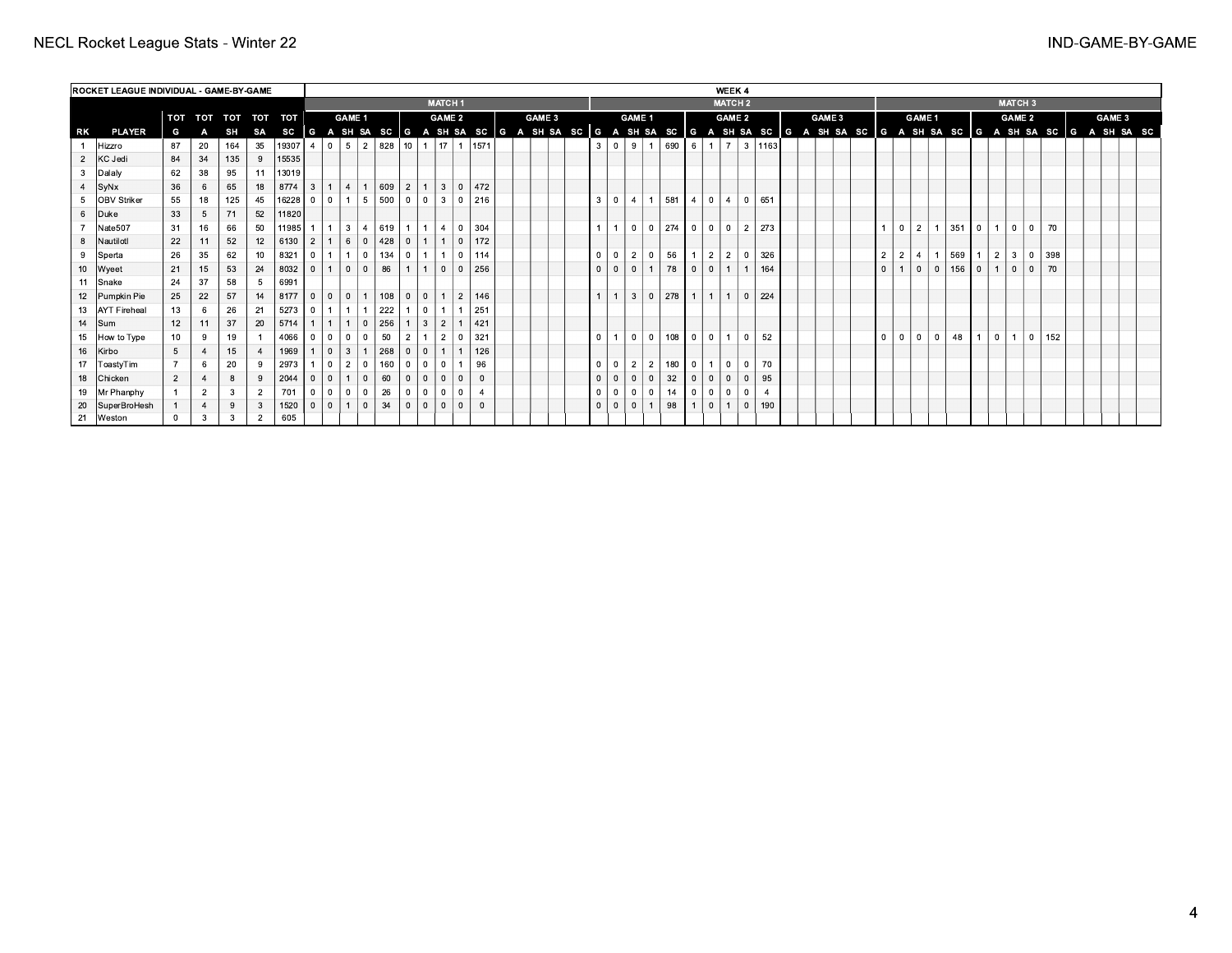|    | <b>ROCKET LEAGUE INDIVIDUAL - GAME-BY-GAME</b> |                |                |     |                |         |                |                                                                                                                         |                |                |     |                |                |                |                |     |  |               |  |  |                |                |                |                |     |                |             |                | WEEK 5         |     |  |               |                |                |                |                |     |                |                |                |                |           |                |                |                |              |    |
|----|------------------------------------------------|----------------|----------------|-----|----------------|---------|----------------|-------------------------------------------------------------------------------------------------------------------------|----------------|----------------|-----|----------------|----------------|----------------|----------------|-----|--|---------------|--|--|----------------|----------------|----------------|----------------|-----|----------------|-------------|----------------|----------------|-----|--|---------------|----------------|----------------|----------------|----------------|-----|----------------|----------------|----------------|----------------|-----------|----------------|----------------|----------------|--------------|----|
|    |                                                |                |                |     |                |         |                |                                                                                                                         |                |                |     |                |                | <b>MATCH 1</b> |                |     |  |               |  |  |                |                |                |                |     |                |             | <b>MATCH 2</b> |                |     |  |               |                |                |                |                |     |                |                | <b>MATCH 3</b> |                |           |                |                |                |              |    |
|    |                                                | TOT            | TOT TOT        |     |                | TOT TOT |                |                                                                                                                         | GAME 1         |                |     |                |                | <b>GAME 2</b>  |                |     |  | <b>GAME 3</b> |  |  |                |                | GAME 1         |                |     |                |             | <b>GAME 2</b>  |                |     |  | <b>GAME 3</b> |                |                | GAME 1         |                |     |                |                | <b>GAME 2</b>  |                |           |                |                | GAME 3         |              |    |
| RK | <b>PLAYER</b>                                  | G              |                | SH  | SA             |         |                | SC G A SH SA SC G A SH SA SC G A SH SA SC G A SH SA SC G A SH SA SC G A SH SA SC G A SH SA SC G A SH SA SC G A SH SA SC |                |                |     |                |                |                |                |     |  |               |  |  |                |                |                |                |     |                |             |                |                |     |  |               |                |                |                |                |     |                |                |                |                |           |                |                |                |              |    |
|    | Hizzro                                         | 87             | 20             | 164 | 35             | 19307   |                | $\mathbf{0}$                                                                                                            | $\overline{1}$ | 2              | 317 | $\overline{0}$ | 0 <sup>1</sup> | 2 <sup>1</sup> |                | 541 |  |               |  |  | $\overline{2}$ |                | 6              | $\overline{2}$ | 687 |                |             |                |                |     |  |               |                |                |                |                |     |                |                |                |                |           |                |                |                |              |    |
|    | 2 KC Jedi                                      | 84             | 34             | 135 | 9              | 15535   | 2              |                                                                                                                         | 5              |                | 508 |                | 3 <sup>1</sup> | $\overline{4}$ | $\mathbf 0$    | 351 |  |               |  |  |                |                |                |                | 780 |                | $2^{\circ}$ |                | 2              | 889 |  |               | $\overline{2}$ | 2              | 5              |                | 542 | l 8            | $\overline{2}$ | $\vert$ 11     | $\overline{0}$ | 1190      |                |                |                |              |    |
|    | Dalaly                                         | 62             | 38             | 95  | 11             | 13019   |                |                                                                                                                         | l 4 l          | 2              | 422 | $\overline{3}$ |                | $\overline{3}$ |                | 609 |  |               |  |  | $\Omega$       |                |                | $\Omega$       | 184 | $\mathbf{3}$   |             | 6              |                | 607 |  |               |                | $\mathbf{3}$   | - 6            | $\Omega$       | 844 | $\overline{4}$ | 3              | 6              | $\Omega$       | 890       |                |                |                |              |    |
|    | $ $ SyNx                                       | 36             | 6              | 65  | 18             | 8774    |                |                                                                                                                         |                |                |     |                |                |                |                |     |  |               |  |  |                |                |                |                |     |                |             |                |                |     |  |               |                |                |                |                |     |                |                |                |                |           |                |                |                |              |    |
|    | 5 OBV Striker                                  | 55             | 18             | 125 | 45             | 16228   | $\mathbf{3}$   |                                                                                                                         | l 4 l          | 1 <sup>1</sup> | 623 | $\mathbf{3}$   | l 2 l          | 91             |                | 753 |  |               |  |  |                |                |                |                |     |                |             |                |                |     |  |               |                |                |                |                |     |                |                |                |                |           |                |                |                |              |    |
|    | Duke                                           | 33             | 5              | 71  | 52             | 11820   |                | $\Omega$                                                                                                                | 1.1            | $\Omega$       | 287 | 2              | 0              | $\overline{3}$ | $\overline{2}$ | 497 |  |               |  |  | $\mathbf 0$    |                |                | $\overline{2}$ | 228 | $\overline{0}$ |             |                | 3 <sup>1</sup> | 386 |  |               | $\overline{0}$ |                | -6             | $\mathbf{3}$   | 499 | $\mathbf{1}$   | $\mathbf{0}$   | $\vert$ 3      |                | $364$   2 |                | $\overline{0}$ | $\overline{2}$ | $3 \mid 579$ |    |
|    | Nate507                                        | 31             | 16             | 66  | 50             | 11985   | $\Omega$       | $\Omega$                                                                                                                |                | $\Omega$       | 104 | $\Omega$       | $\Omega$       | $\overline{2}$ | $\Omega$       | 170 |  |               |  |  | $\mathbf 0$    | $\overline{2}$ |                |                | 306 | $\overline{2}$ |             |                | $\overline{2}$ | 428 |  |               |                | $\Omega$       | $\overline{4}$ | 2              | 520 | $\mathbf{3}$   | $\overline{2}$ | $\vert$ 4      | $\overline{2}$ | 717       | $\Omega$       | $\overline{1}$ | $\overline{2}$ | 0   258      |    |
|    | Nautilotl                                      | 22             | 11             | 52  | 12             | 6130    | $\Omega$       | $\mathbf{0}$                                                                                                            | $\sqrt{2}$     |                | 166 |                |                | 2              | $\mathbf{0}$   | 336 |  |               |  |  | $\mathbf{0}$   |                |                | $\mathfrak{p}$ | 236 |                |             | $\Omega$       | $\Omega$       |     |  |               |                |                |                |                |     |                |                |                |                |           |                |                |                |              |    |
|    | 9 Sperta                                       | 26             | 35             | 62  |                | 8321    |                | $\Omega$                                                                                                                |                | $\overline{4}$ | 339 | $\Omega$       | $^{\circ}$     | 2              |                | 136 |  |               |  |  | $\overline{2}$ |                |                |                | 346 |                |             |                | $\Omega$       | 387 |  |               |                |                |                |                |     |                |                |                |                |           |                |                |                |              |    |
|    | 10 Wyeet                                       | 21             | 15             | 53  | 24             | 8032    |                | $\Omega$                                                                                                                | $\overline{2}$ |                | 184 | $\overline{0}$ | $\Omega$       | $\Omega$       | $\mathbf 0$    | 82  |  |               |  |  |                |                |                |                | 268 |                |             | $\Omega$       | $\overline{4}$ | 289 |  |               | $\overline{0}$ | 2              |                |                | 671 | $\overline{3}$ |                | $\vert$ 4      | $\overline{0}$ | 555   1   |                | $\Omega$       |                | 0   214      |    |
|    | 11 Snake                                       | 24             | 37             | 58  |                | 6991    |                | $\Omega$                                                                                                                | l 2 l          | $\Omega$       | 248 |                |                | $\overline{3}$ | $\Omega$       | 368 |  |               |  |  | 3              | $\overline{2}$ |                |                | 547 |                |             |                |                | 294 |  |               | $\overline{2}$ |                | 3              |                | 388 | $\overline{0}$ |                |                | $\Omega$       | 120       |                |                |                |              |    |
|    | 12 Pumpkin Pie                                 | 25             | 22             | 57  | 14             | 8177    | $\Omega$       | $\Omega$                                                                                                                | l 2 l          |                | 252 | $\overline{0}$ | 2 <sup>1</sup> | $\overline{2}$ | $\mathbf{0}$   | 304 |  |               |  |  |                |                | $\overline{2}$ |                | 276 |                |             | $\overline{5}$ | $\overline{0}$ | 404 |  |               |                |                |                |                |     |                |                |                |                |           |                |                |                |              |    |
|    | 13 AYT Fireheal                                | 13             | 6              | 26  | 21             | 5273    |                | $\Omega$                                                                                                                | $\sqrt{2}$     | $\sim$ 1       | 162 | $\overline{2}$ | $\Omega$       | $\mathcal{B}$  |                | 410 |  |               |  |  | $\Omega$       |                |                | $\overline{2}$ | 236 |                |             |                |                | 196 |  |               |                |                |                |                |     |                |                |                |                |           |                |                |                |              |    |
|    | $14$ Sum                                       | 12             | 11             | 37  | 20             | 5714    |                |                                                                                                                         |                |                |     |                |                |                |                |     |  |               |  |  |                |                |                |                |     |                |             |                |                |     |  |               |                |                |                |                |     |                |                |                |                |           |                |                |                |              |    |
|    | 15   How to Type                               | 10             | 9              | 19  |                | 4066    |                | $\Omega$                                                                                                                |                | $\circ$ 1      | 22  | $\mathbf{0}$   | $\Omega$       | $\Omega$       | $\Omega$       | 16  |  |               |  |  |                |                |                |                |     |                |             |                |                |     |  |               |                | $\overline{0}$ |                | $\overline{0}$ | 150 | $\mathbf{0}$   | $\Omega$       | $\overline{0}$ | $\Omega$       | 34        |                |                |                |              |    |
|    | 16   Kirbo                                     | $5^{\circ}$    |                | 15  |                | 1969    |                |                                                                                                                         |                |                |     |                |                |                |                |     |  |               |  |  |                |                |                |                |     |                |             |                |                |     |  |               |                |                |                |                |     |                |                |                |                |           |                |                |                |              |    |
|    | 17   ToastyTim                                 |                | 6              | 20  | -9             | 2973    |                | $\Omega$                                                                                                                |                | $\circ$ 1      | 54  | $\mathbf{0}$   | $\Omega$       | $\Omega$       |                | 102 |  |               |  |  | $\overline{2}$ | $\overline{0}$ |                | $\Omega$       | 222 | $\overline{0}$ |             | $\Omega$       |                | 82  |  |               |                | $\mathbf{0}$   | $\overline{2}$ |                | 280 | $^{\circ}$     |                | $\overline{1}$ | $\overline{0}$ | 136       |                | $\Omega$       | $\mathcal{P}$  | $0 \mid 164$ |    |
|    | 18 Chicken                                     | $\overline{2}$ | $\overline{4}$ | 8   |                | 2044    |                |                                                                                                                         |                |                |     |                |                |                |                |     |  |               |  |  |                |                |                |                |     |                |             |                |                |     |  |               |                |                |                |                |     |                |                |                |                |           |                |                |                |              |    |
|    | 19   Mr Phanphy                                |                | $\overline{2}$ | 3   | $\overline{2}$ | 701     | $\overline{0}$ |                                                                                                                         | lol            | $\Omega$       | 58  |                | $^{\circ}$     |                | $\mathbf{0}$   | 124 |  |               |  |  |                |                |                |                |     |                |             |                |                |     |  |               |                |                |                |                |     |                |                |                |                |           |                |                |                |              |    |
|    | 20   SuperBroHesh                              |                | $\overline{4}$ | 9   |                | 1520    |                |                                                                                                                         | $0 0 0 0 0 1$  |                | 56  | $\Omega$       | 0 <sup>1</sup> |                | $\mathbf{0}$   | 56  |  |               |  |  | $\mathbf{0}$   |                | $\Omega$       | $\Omega$       | 8   | $\overline{0}$ |             | $\mathbf{0}$   | $\mathbf{0}$   | 30  |  |               | $\Omega$       |                |                | $\overline{0}$ | 106 | $\overline{0}$ | $\mathbf{0}$   | $\overline{0}$ | $\mathbf{0}$   | 54        | $\overline{0}$ | $\Omega$       | $\mathbf{0}$   | $\Omega$     | 64 |
|    | 21   Weston                                    | $^{\circ}$     |                |     | $\overline{2}$ | 605     |                |                                                                                                                         |                |                |     |                |                |                |                |     |  |               |  |  |                |                |                |                |     |                |             |                |                |     |  |               |                |                |                |                |     |                |                |                |                |           |                |                |                |              |    |